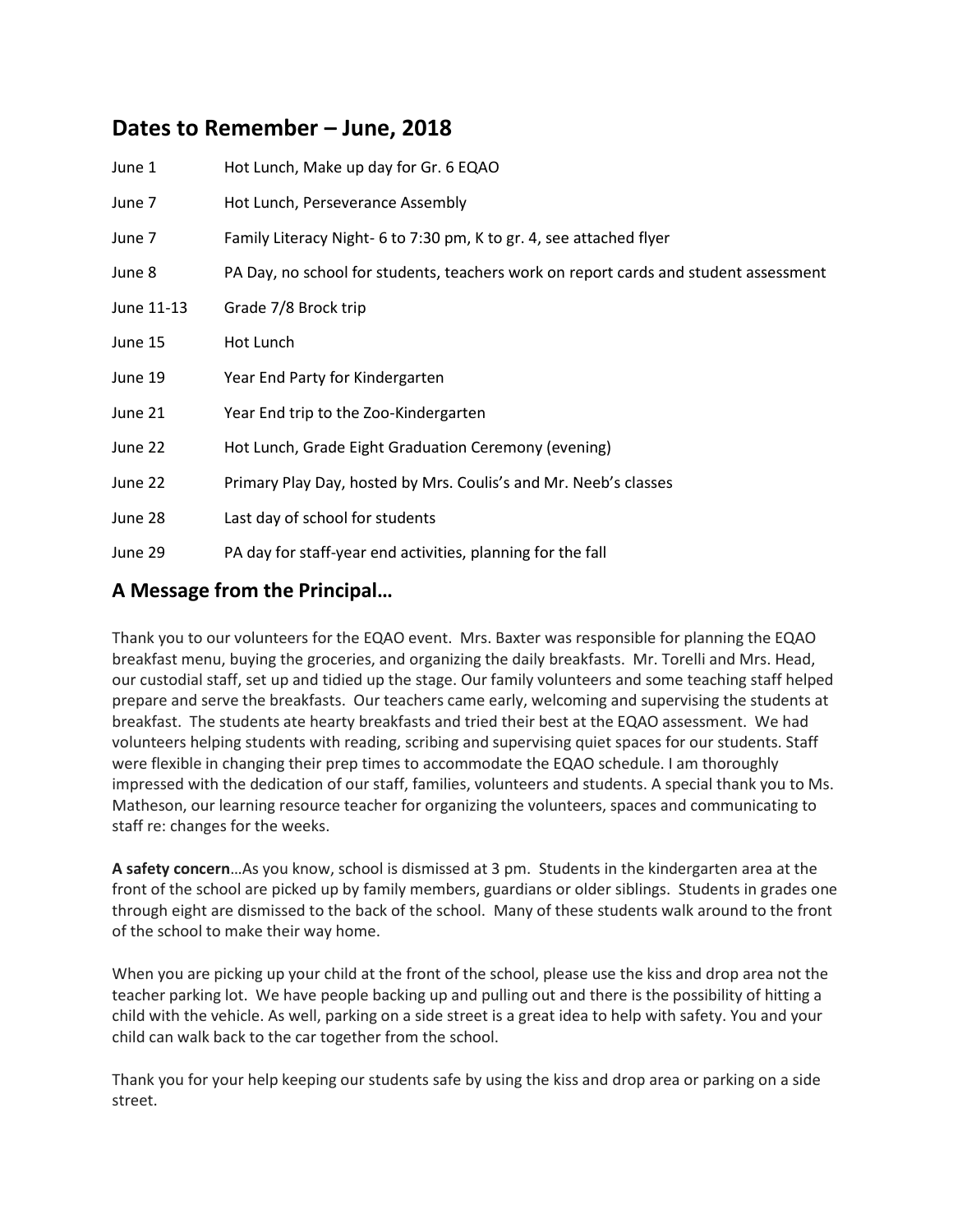## **Summer School Offers Students a Chance to Get Caught Up, Get Ahead**

Registration is underway for summer school courses provided through Grand Erie District School Board this July for students in Grades 6-12 looking to earn a full credit, change to a different pathway, repeat an unsuccessful course or improve marks.

"Summer school offers a different kind of learning environment with smaller class sizes, and a condensed schedule to accelerate student achievement," said Denise Martins, Superintendent of Education at Grand Erie. "There's a wide range of course offerings, so it's a great option for students looking to gain a new start or for those wanting to get ahead."

In-class summer school locations are hosted at Brantford Collegiate Institute and Vocational School and Hagersville Secondary School. Bus transportation is available for interested students. Other learning opportunities during the summer include: co-op programs, dual credit courses, and e-learning.

Summer school students receive the same credits they would during the regular school year. Full credit courses run for four weeks. Two-week literacy and numeracy courses for students in Grades 6 and 7 are also available, with registration completed through the student's home school.

Summer school officially begins Tuesday, July 3 and ends Friday, July 27. For information, including registration forms, visit Grand Erie's website at [www.granderie.ca.](http://www.granderie.ca/)

Thank you to our families and volunteers for supervising trips this June. It is a busy month for all of us, however, school trips are always fun. Thanks to the teachers for organizing these fun, learning events.

Sincerely,

Mrs. Brittain

### **From the School Council…**

Thank you to all the families for your t-shirt donations. To date, with our donations and our Harvey's fund, we have raised: \$1065. We are \$800 short of our total. Please consider making a donation for our t-shirts. We'd like to order the t-shirts in September to kick off our new school year. Thank you.

Also, we are reviewing our Dress Code. We will send home a notice within the next two weeks to obtain parent feedback. Mrs. Brittain will send out an email reminder and we will send a paper copy home to you asking for your feedback.

Thank you,

School Council

#### **Please see the invite for the guest speaker from the Indigenous Studies Department.**